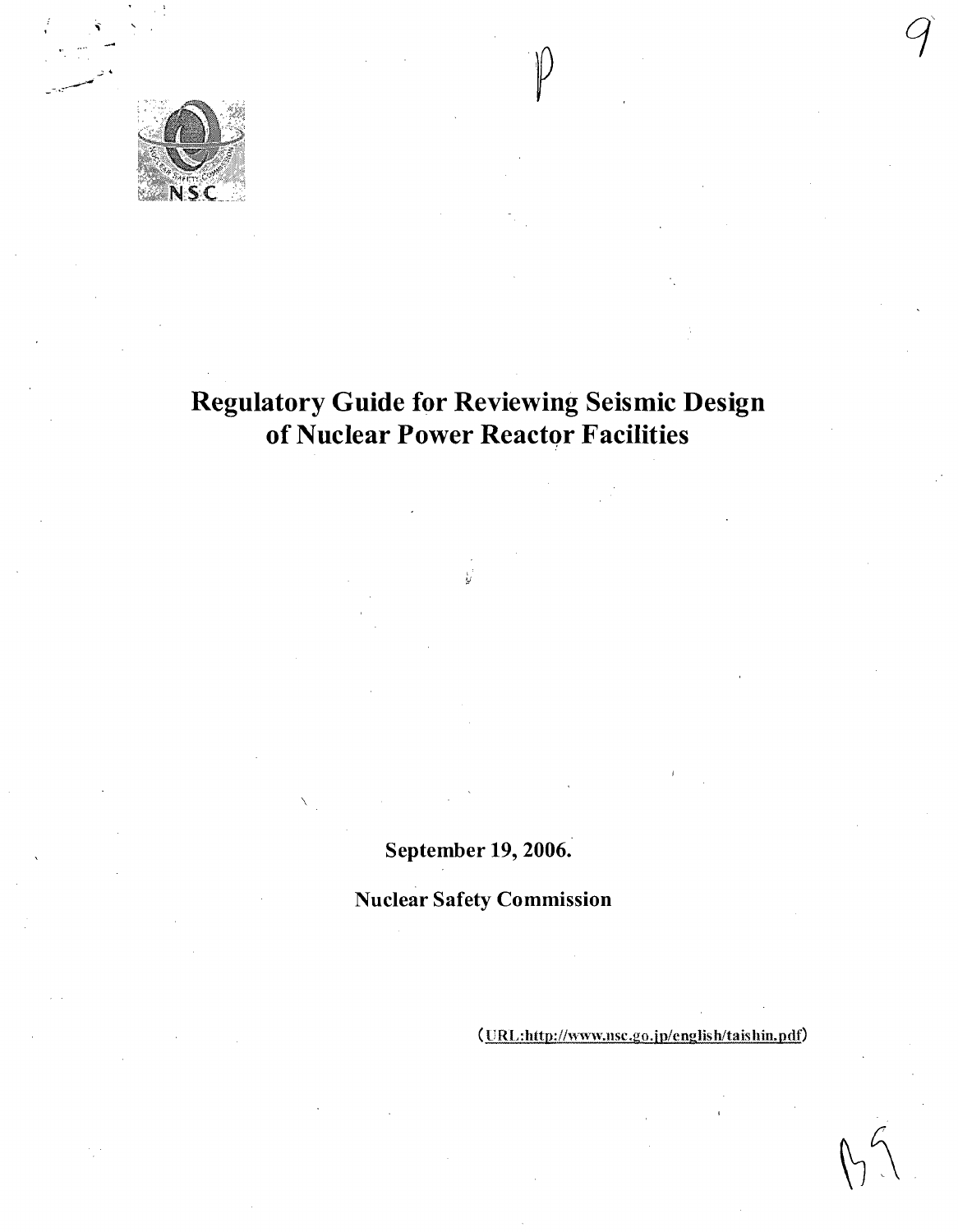# Table of Contents

| $1_{-}$ | Introduction                                              | pp.1    |
|---------|-----------------------------------------------------------|---------|
| 2.      | Scope of Application                                      | pp. $1$ |
| 3.      | <b>Basic Policy</b>                                       | pp. $1$ |
| 4.      | Classification of Importance in Seismic Design            | pp. $2$ |
|         | 5. Determination of Design Basis Earthquake Ground Motion | pp. $4$ |
|         | 6. Principle of Seismic Design                            | pp. 7   |
| 7.      | Load Combinations and Allowable Limits                    | pp.12   |
| 8.      | Consideration of the Accompanying Events of Earthquake    | pp.14   |

 $\overline{\mathcal{C}}$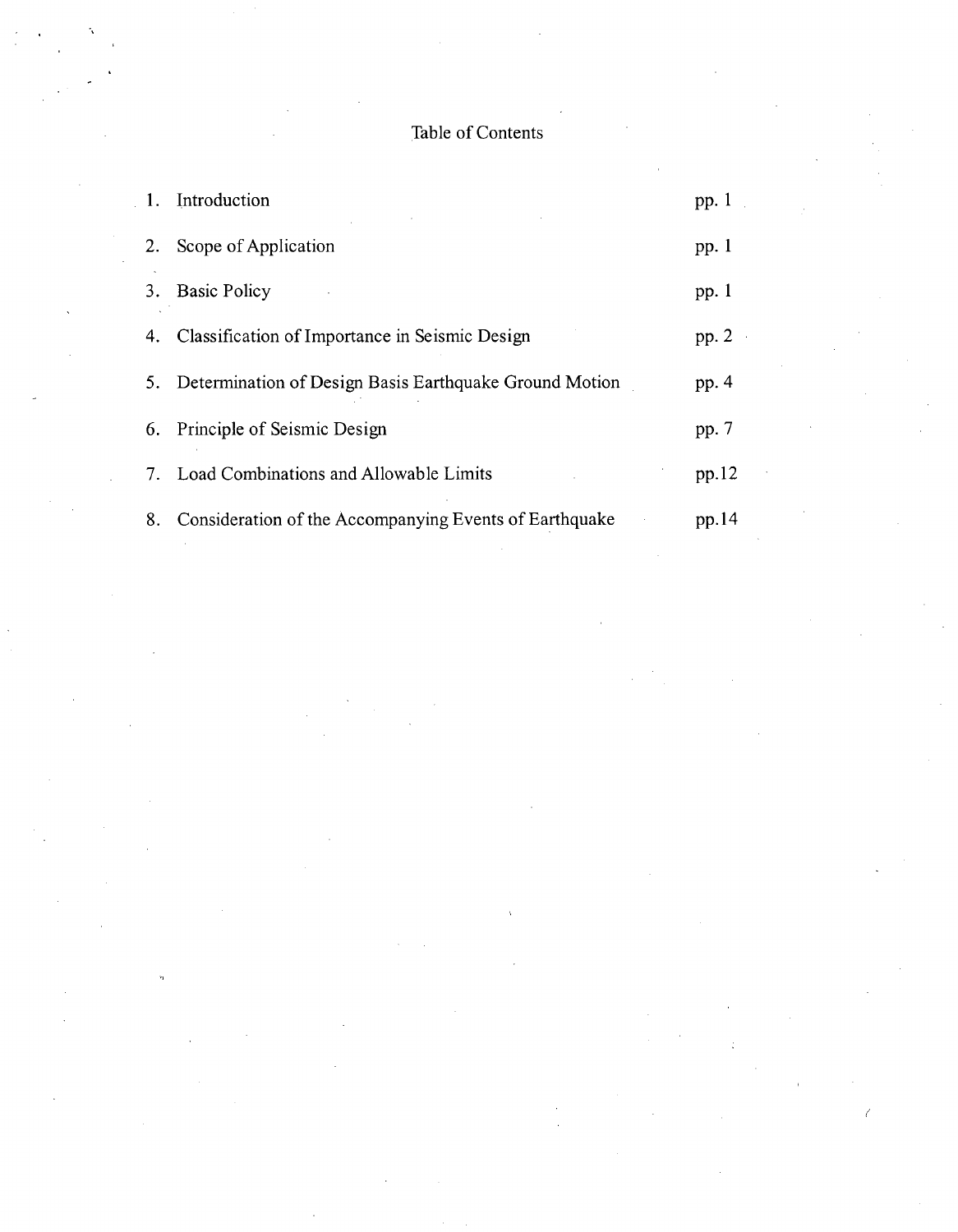# Regulatory Guide for Reviewing Seismic Design of Nuclear Power Reactor Facilities

# September **19, 2006.** Nuclear Safety Commission

#### **1.** Introduction

This guide is provided to show the basis of the judgment for adequacy of the seismic design policy in the standpoints to ensure seismic safety at the Safety Review related to the application for the establishment license (includes the application of alteration of an establishment license) of the individual light water power reactor.

The former 'Regulatory Guide for Reviewing Seismic Design of Nuclear Power Reactor Facilities (decided by the Nuclear Safety Commission "NSC" on 20 July 1981 and revised on 29 March 2001, hereinafter referred to as "Former Guide") ' was the guide which was revised based on the state of arts of evaluating methods of static seismic force etc. by the NSC in July 1981, which had been provided in September 1978 by the Atomic Energy Commission. And it was partially revised in March 2001.

This time, overall revision of Former Guide has been conducted by reflecting accumulated new seismological and earthquake engineering knowledge and remarkable improvement and development of seismic design technology of nuclear power reactor facilities.

Incidentally, this guide shall be revised to reflect the coming new knowledge and experiences suitably according to accumulation of new findings.

#### 2. Scope of Application

This guide shall be applied to the nuclear power reactor facilities (hereinafter referred to as "Facilities").

Nevertheless, basic concept of this guide could be referred to other type nuclear reactor facilities as well as other nuclear related facilities.

Incidentally, if some part of application contents could not comply with this guide, it would not be excluded if it reflected technological improvements or developments and seismic safety could be ensured farther than satisfying this guide.

#### **3.,** Basic Policy

A part of Facilities designated as important ones from the seismic design points shall be designed to bear seismic force exerted from earthquake ground motion and to maintain their safety function, which could be postulated appropriately to occur but very scarcely in the operational period of Facilities from the seismological and earthquake engineering standpoints such as geological features, geological structure, seismicity, etc. in the vicinity of the proposed site.

Moreover, any Facilities shall be designed to bear the design seismic force sufficiently which is assumed appropriately for every classification in the seismic design from the standpoint of radiological effects to the environment which could be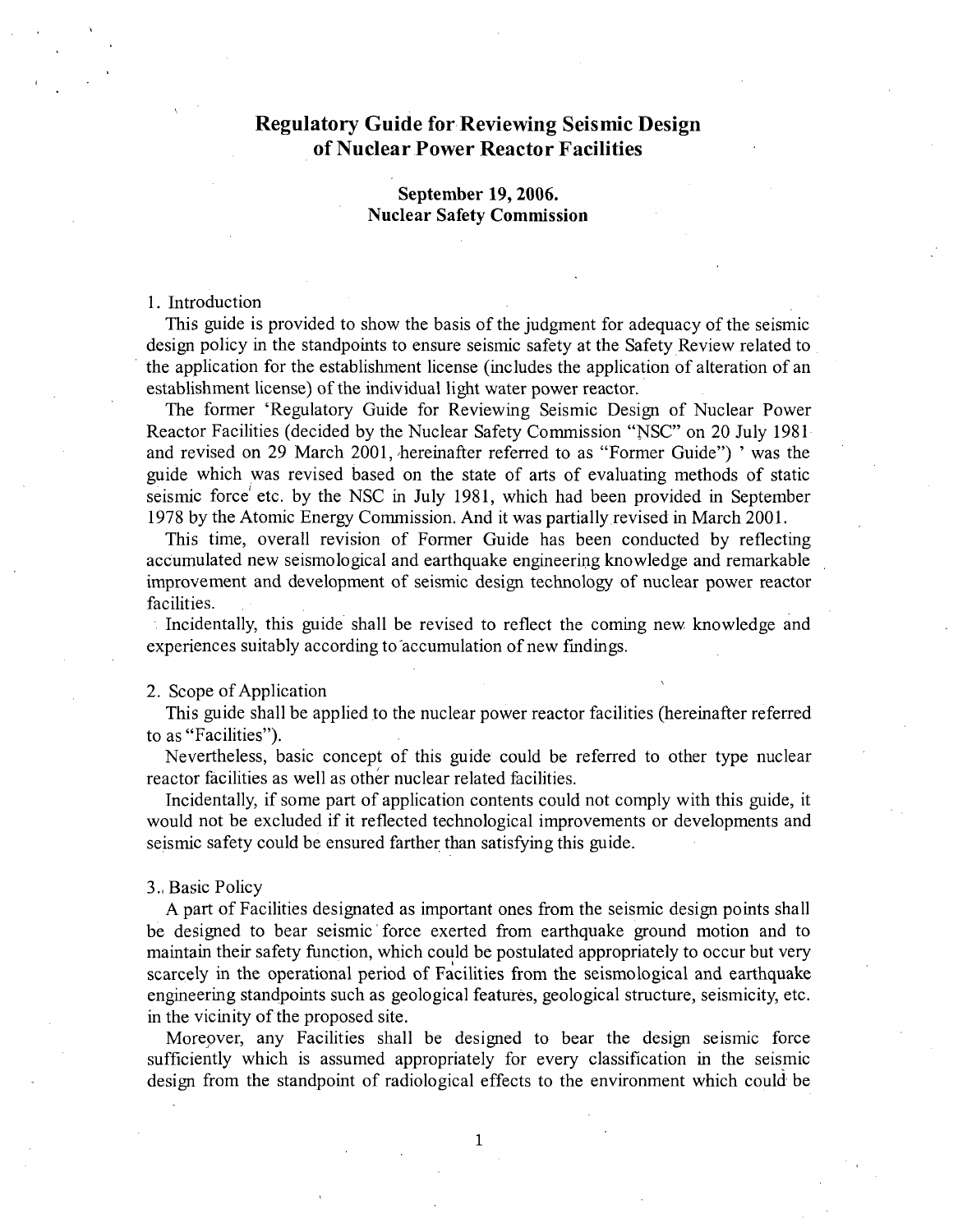caused by earthquake.

Besides, buildings and structures shall be settled on the grounds which have sufficient supporting capacity.

# (Commentary)

I. Regarding Basic Policy

(1) Regarding determination of earthquake ground motion in the seismic design

In the seismic design, it shall be based on the principle that ' the ground motion which could be postulated appropriately to occur but very scarcely in the operational period of Facilities and are feared affecting severely to Facilities' shall be determined adequately, and that, on the premise of this ground motion, the seismic design shall be conducted not to give any risk of serious radiological exposure to the public in the vicinity of Facilities from the external, disturbance initiated by an earthquake.

This policy is equal to the 'basic policy' in Former Guide which is required to the seismic design with the provision of ' nuclear power reactor facilities shall maintain seismic integrity against any postulated seismic force assumed so sufficiently that no earthquake would induce significant accidents'.

(2) Regarding existence of "Residual Risk"

From the seismological standpoint, the possibility of occurrence of stronger earthquake ground motion which exceeds one determined on the above-mentioned (1) can not be denied. This means, in determination of seismic design earthquake ground motion, the existence of "Residual Risk"(defmed as such a risk that, by extension of the effect of the ground motion which exceeds the determined design ground motion of Facilities, impairing events would occur to Facilities and the event in which massive radioactive materials diffuse from Facilities would break out, or the result of these events would cause radiological exposure hazards to the public in the vicinity of Facilities).

Therefore, at the design of Facilities, appropriate attention should be paid to possibility of occurrence of the exceeding ground motion to the determined one and, recognizing the existence of this "Residual Risk", every effort should be made to minimize it as low as practically possible not only in the stage of design basis but also in the following stages.

4. Classification of Importance in Seismic Design

Importance in seismic design of Facilities shall be classified into the followings from the standpoints of the possible impact of radiation to the environment caused by earthquake corresponding to the categories of Facilities.

(1) Classification on Function

**S** Class **:**

Facilities containing radioactive materials by themselves or related directly to Facilities containing radioactive materials, whose loss of function might lead to the diffusion of radioactive materials to the environment, Facilities required to prevent the occurrence of those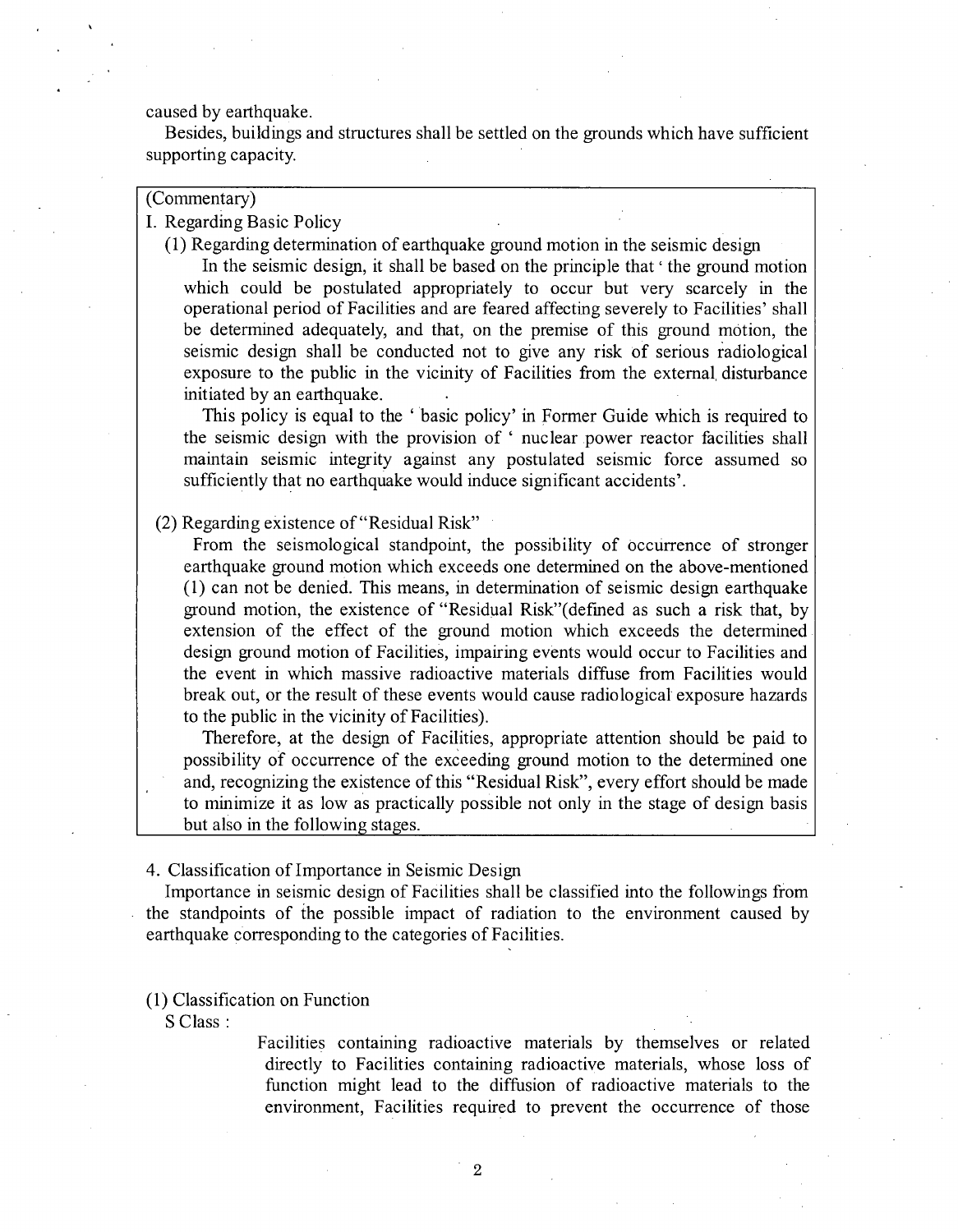events and Facilities required to mitigate the consequences resulting from the diffusion of radioactive materials in the occurrences of those accidents, and also whose influences are very significant,

B Class

Facilities of the same functiohal categories as above **S** Class, however whose influences are relatively small,

**C** Class

Facilities except for **S** or B Class, and ones required to ensure equal safety as general industrial facilities.

## (2) Facilities **of** Classes

Facilities of Classes are shown as follows **by** the above classification of the importance in the seismic design,

1) S Class Facilities :

i) Equipment/piping system composing of the 'reactor coolant pressure boundary'

- (the definition is the same that is described in other Regulatory Guide for Reviewing Safety. Design of Light Water Nuclear Power Reactor Facilities),
- ii) Spent fuel storage pool,
- iii) Facilities to add the negative reactivity rapidly to shutdown the reactor and Facilities to preserve the shutdown mode of the reactor,
- **IV)** Facilities to remove the decay heat from the reactor core after reactor shutdown,
- v) Facilities to remove the decay heat from the reactor core after the failure accident of reactor coolant pressure boundary,
- vi) Facilities to prevent the propagation of radioactive materials directly as the pressure barrier at the failure accident of reactor coolant pressure boundary,
- vii) Facilities, except for those in the category vi) above, to mitigate the diffusion of radioactive materials to the environment at the accident which involves the release of radioactive materials.
- 2) B Class Facilities:
- i) Facilities connected directly to reactor coolant pressure boundary and containing radioactive materials **by** themselves or have possibility to contain radioactive materials,
- **ii)** Facilities containing radioactive materials. Except for those whose effect of radiological exposure to the public due to their break is smaller enough to compare with annual exposure limit at the outside of the peripheral observation area, because of its small inventory of containing radioactive materials or of the difference of the type of storage system,
- iii) Facilities related to the radioactive materials except radioactive wastes and have possibility to give excessive radiological exposure to the public and the operational personnel from their break,
- iv) Facilities to cool the spent fuels,
- v) Facilities except for those of **S** Class, to mitigate diffusion of radioactive materials to the environment at an accident which involves the release of radioactive materials.
- **(3) C** Class Facilities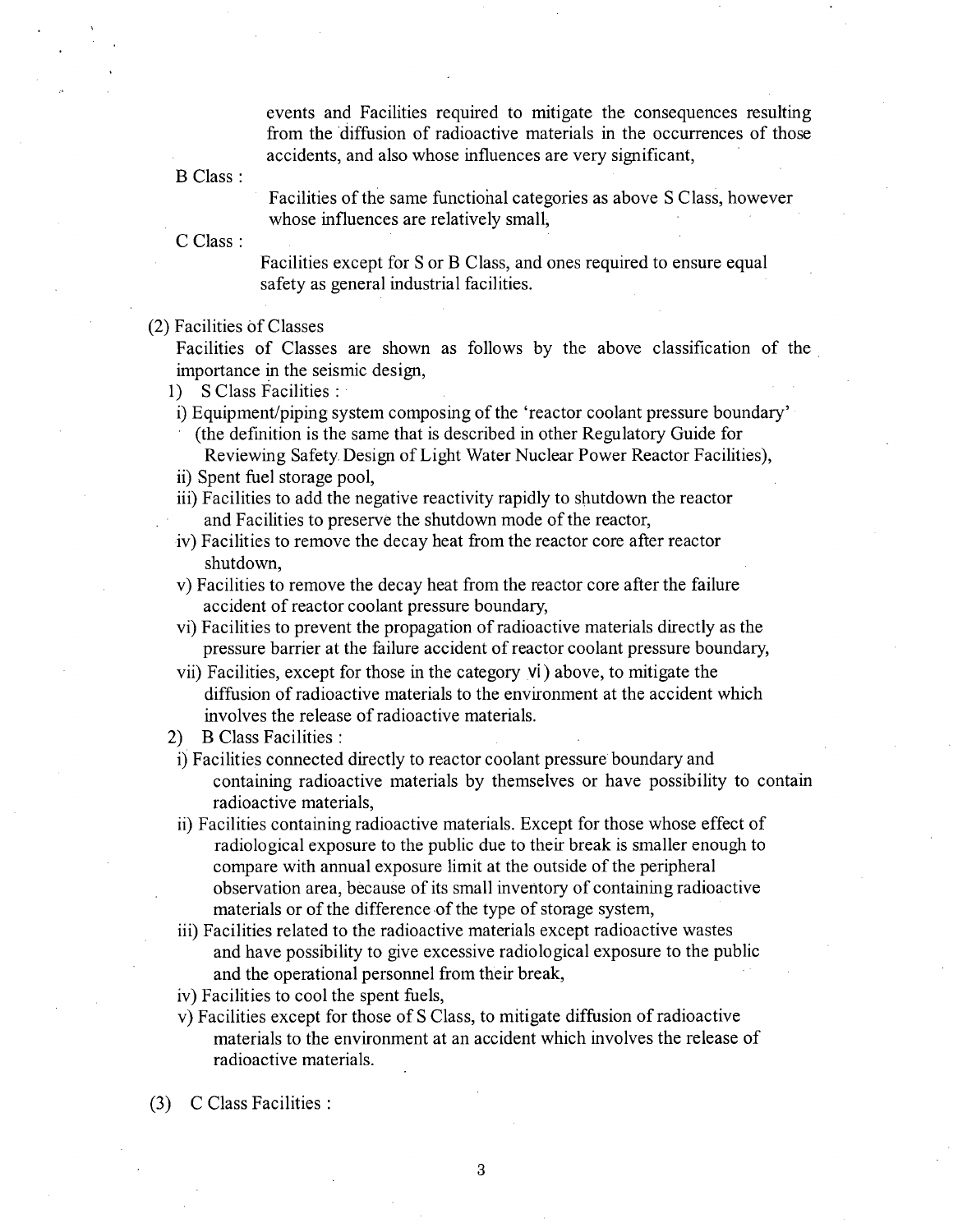## Those Facilities not belong to above S or B Class.

5. Determination of Design Basis Earthquake Ground Motion

The ground motion to be established as the basis of the seismic design of the Facilities shall be determined adequately as the ground motion to be postulated to occur but very scarcely in the operational period of Facilities from the seismological and earthquake engineering point of view relating to geology, geological structure, seismicity, etc. in the vicinity of the proposed site, and to be feared making a serious impact to Facilities. (Hereinafter this ground motion is referred to as "Design Basis Earthquake Ground Motion Ss" or "DBGM Ss".)

DBGM Ss shall be determined on the following principles.

- (1) DBGM Ss shall be determined as following two types of earthquake ground motions in horizontal direction and vertical direction on the free surface of the base stratum at the proposed site, relating to (2)"Site specific earthquakes ground motion whose source to be identified with the proposed site" and (3) "Earthquake ground motion whose source not to be identified" mentioned below.
- (2) Site specific earthquakes ground motion whose source to be identified with the proposed site shall be determined on the following principles.
	- 1) Taking account of the characteristics of active faults and the situation of earthquake occurrences in the past and at present in the vicinity of the proposed site, and classifying the earthquakes by the pattern of earthquake occurrence etc. plural number of earthquakes which are feared making severe impact to the proposed site shall be selected (hereinafter referred to as "Investigation Earthquakes").
	- 2) Following items shall be taken into account concerning the 'characteristics of the. active faults around the proposed site' in above-mentioned **1).**
		- i) The active faults considered in the seismic design shall be identified as the one of which activities since the late Pleistocene epoch can not be denied. Incidentally, judgment of the faults can depended upon whether the displacement and deformation by the faults exist or not in the stratum or on the geomorphic surface formed during the last interglacial period.
		- ii) The active faults shall be investigated sufficiently by integrating geomorphological, geological and geophysical methods, etc. to make clear the location, shape, activity of the active faults, etc. according to the distance from the proposed site.
	- 3) For any Investigation Earthquakes selected in above-mentioned 1), following evaluations of earthquake ground motion both i ) with response spectra and ii **)** by the method with fault models shall be conducted, and DBGM Ss shall be determined from respective Investigation Earthquakes.

Incidentally, in evaluating the earthquake ground motion various characteristics (include the regional peculiarity ) according to the pattern of earthquake occurrences, seismic wave propagation channel, etc. shall be taken into account sufficiently.

i) Evaluation of earthquake ground motion with response spectra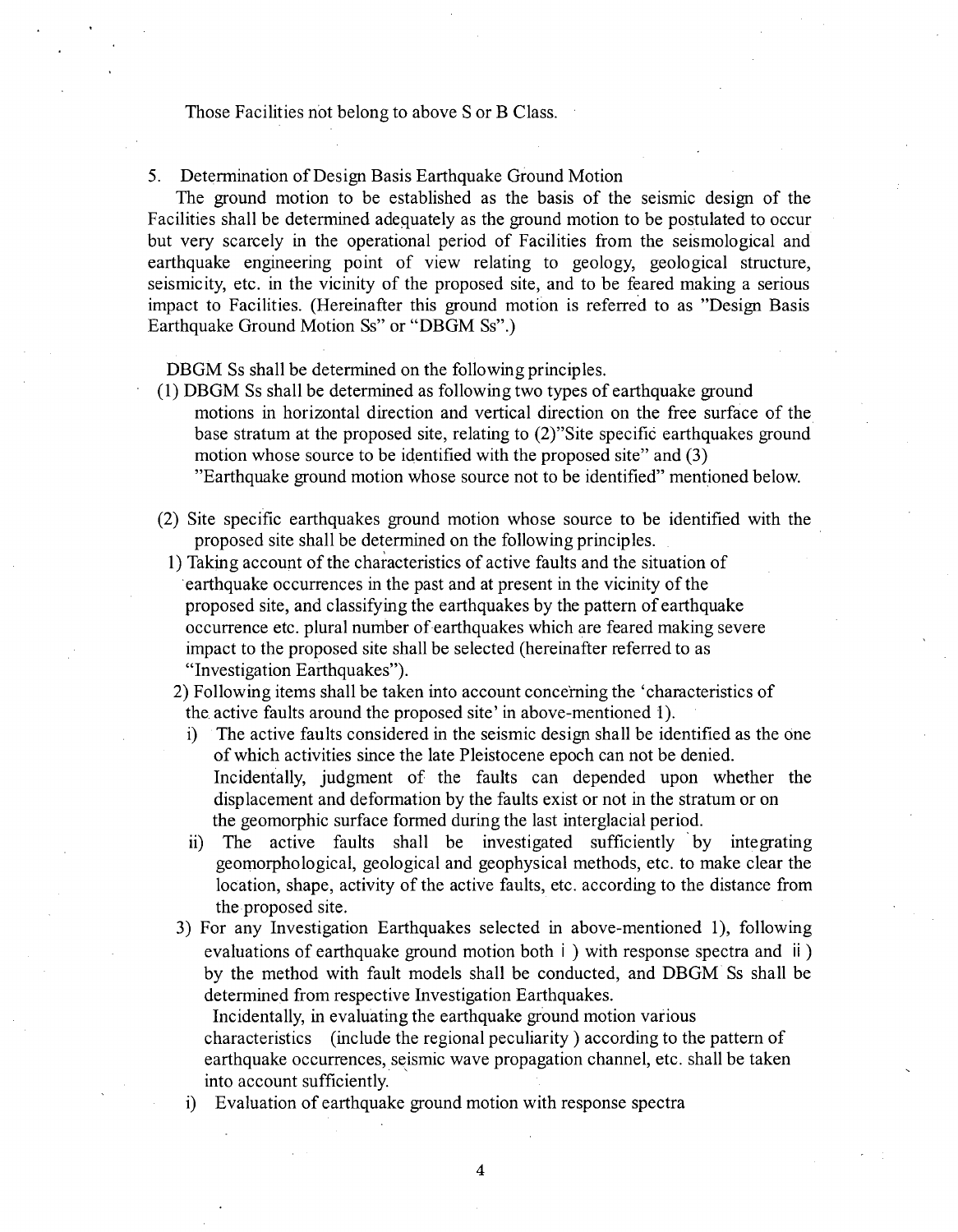For respective Investigation Earthquakes, response spectra shall be appraised by applying appropriate methods and the design response spectra shall be evaluated on these spectra, and earthquake ground motions shall be evaluated in considering the earthquake ground motion characteristics such as duration time, time depending change of amplitude-enveloping curve suitably.

- ii) Evaluation of earthquake ground motion by the method with fault model For respective Investigation Earthquakes, earthquake ground motions shall be evaluated by settling the seismic source characteristics parameters with appropriate methods.
- 4) Uncertainty (dispersion) concerned with the evaluation process of the DBGM Ss in above-mentioned 3) shall be considered by applying the appropriate methods.
- (3) Earthquake ground motion whose source not to be identified shall be determined on the following principle.

Design Earthquake Ground Motions shall be determined by collecting the observation records near the source which are obtained from past earthquakes inside the inland earth's crust, of which the source can not be related directly to any active faults, settling the response spectra based on those records by taking account of the ground material characteristics of the proposed site, and adding consideration of the earthquake ground motion characteristics such as the duration time, time dependent change of amplitude-enveloping curve, etc. suitably to these results.

# (Commentary)

II. Regarding to determination of DBGM Ss.

(1) Regarding the characteristics of DBGM Ss.

In Former Guide, regarding design basis earthquake ground motion two categories of."Earthquake Ground Motion SI" and "Earthquake Ground Motion **S2"** were required to be determined, however in this revision both these motions were integrated, and enhancement of selection of

Investigation Earthquakes, evaluation of ground motion etc. were strived for DBGM Ss.

This DBGM Ss is the premise ground motion of the seismic design to ensure seismic safety of Facilities and, in determining **it,** it's adequacy should be checked sufficiently according to the latest knowledge in the specific examination.

(2) The interpretation of the terminology regarding determination of DBGM Ss are as follows.

1) 'Free surface of the base stratum' is defined as the free surface settled hypothetically without any surface layer or structure and as the surface of base stratum postulated to be nearly flat with considerable expanse and without eminent unevenness to plan out design basis earthquake ground Motion. 'Base stratum' mentioned here is defined as a solid foundationof which sear wave velocity Vs exceeds 700m/s, and which has not been weathered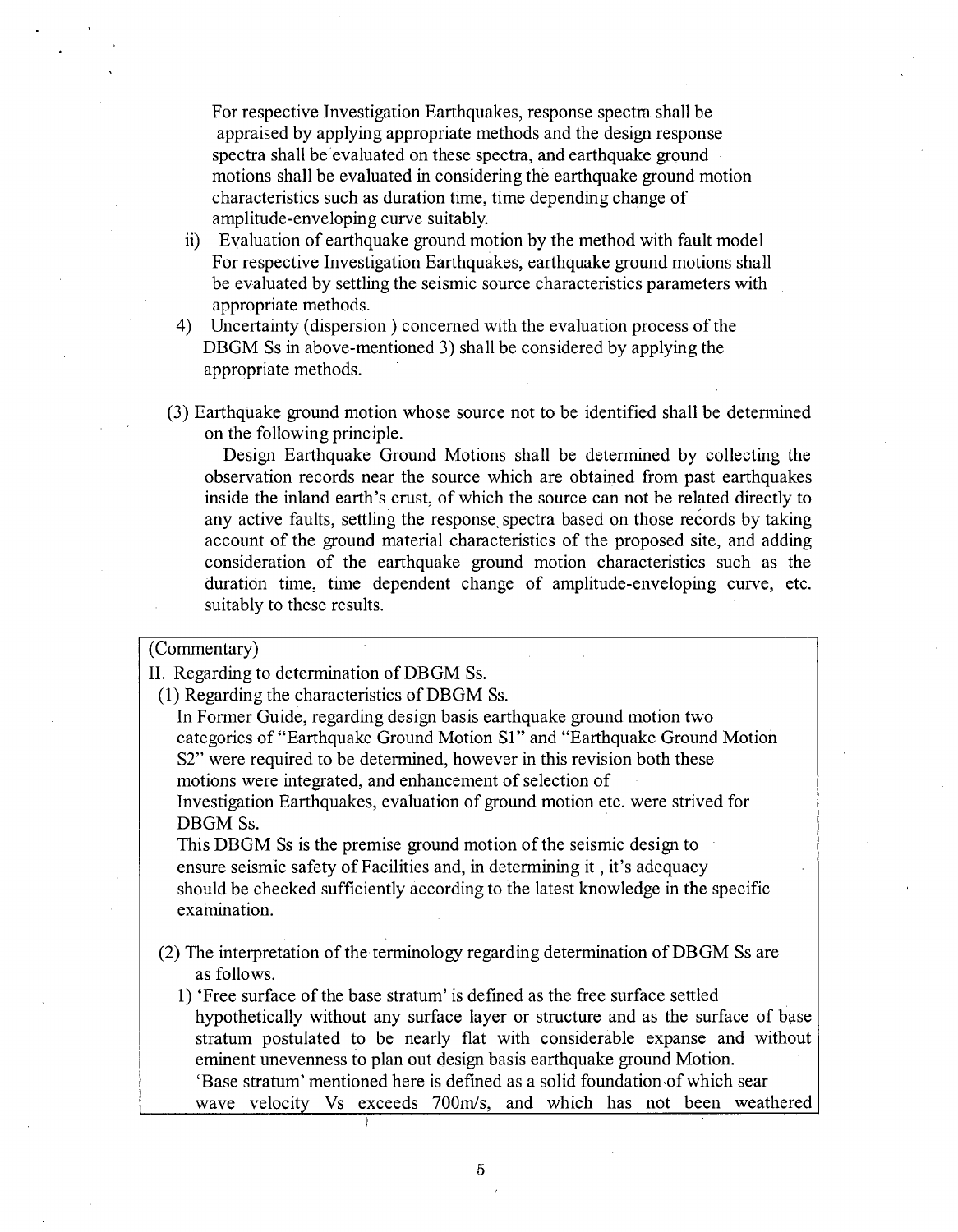significantly.

2) 'Active faults' are defined as faults which moved repeatedly in recent geological age and have also possibility to move in the future.

# (3) Regarding the principle of determination DBGM Ss

- 1) In selecting Investigation Earthquakes, the characteristics of active faults and the situation of earthquake occurrence in the past and at present should be investigated carefully, and furthermore existing research results concerned with distribution of middle, small and fine size of earthquakes in the vicinity of the proposed site, stress field, pattern of earthquake occurrence (including shape, movement and mutual interaction of the plate) shall be examined comprehensively.
- 2) Investigation Earthquakes shall be selected depending on the classification considering the pattern of earthquake occurrence etc. as follows.
- i) Inside Inland Earth's Crust Earthquake

'Inside inland earth's crust earthquake' is defined as the earthquake

which occurs in the upper crust earthquake generation layer and includes one which occurs in the rather offshore coast.

ii) Inter-plates Earthquake

'Inter-plates earthquake' is defined as one which occurs in the interfacial plane of two mutually contacting plates.

iii) Inside Oceanic Plate Earthquake

'Inside\* oceanic plate eafthquake' is defined as one which occurs inside a subducting ( subducted ) oceanic plate, and is classified into two types,

'Inside subducting oceanic plate earthquake' which occurs near the axis of sea trench or in it's rather offshore area, and 'Inside subducted oceanic plate earthquake (Inside slab earthquake) 'which occurs in the land side area from the vicinity of the axis of sea trench.

- 3) The evaluation method using fault model should be regarded as important in the. case of earthquake whose source is near the proposed site and process of its failure could be supposed to make large impact to evaluation of the ground motion.
- 4) In consideration of 'uncertainty (dispersion) concerned with the determination process of DBGM Ss', appropriate method should be applied considering the cause of uncertainty (dispersion) and it's extent which are supposed to make large impact directly to plan out DBGM Ss.
- 5) The principle of determination of 'Earthquake ground motion whose source not to be identified' is implied that, if the detailed investigation would be conducted sufficiently considering the situation etc. in the vicinity of the proposed site, it could not be asserted to evaluate all earthquakes inside inland earth's crust in advance which could have still the possibility to occur near the proposed site, therefore this earthquake should be considered commonly in all applications in spite of the results of the detailed investigation around the proposed site.

The validity of DBGM Ss determined by materializing this principle should be confirmed specifically in checking on the latest information at the time of each application. Incidentally, on that occasion, probabilistic evaluation could be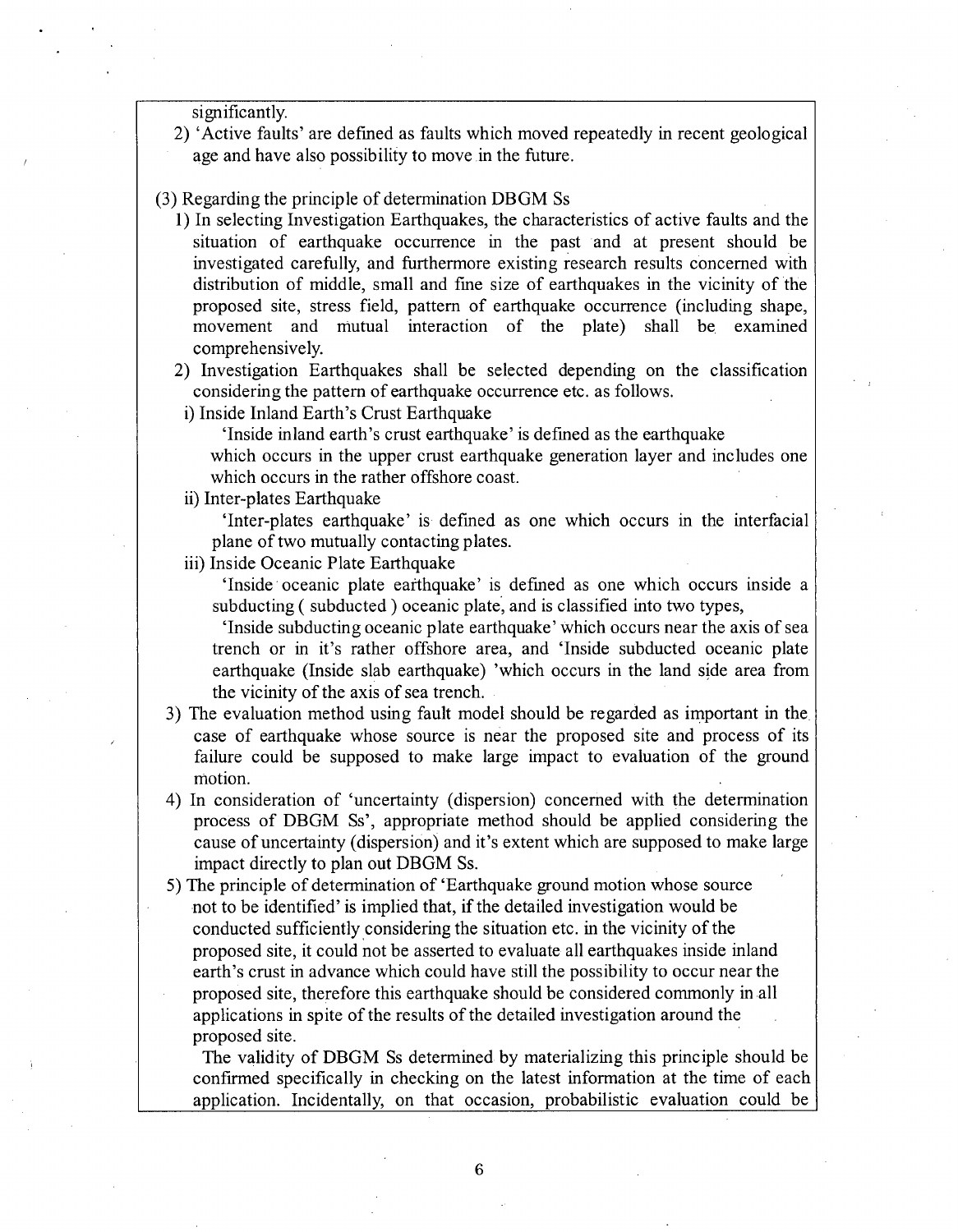referred as the needs arise regarding the ground motion near the source generated from the source fault which does not indicate any clear trace on the ground surface.

- 6) Regarding 'Site specific earthquakes ground motion whose source to be identified with the proposed site' and 'Earthquake ground motion whose source not to be identified', the exceedance probability of respective earthquakes should be referred in each safety examination from the standpoint that it is desirable to grasp that the response spectra of each seismic ground motion planed out correspond to what extent of the exceedance probability.
- 7) In the case that the necessary investigation and evaluation are implemented in selection of Investigation Earthquakes and determination of DBGM Ss, existing materials etc. should be referred in considering the accuracy of them sufficiently. If different result would be obtained compared with the existing evaluation results, its reason should be shown clear.
- 8) Regarding the ground which supports the structures of Facilities and Facilities themselves, if the peculiar frequency characteristics could be found in the seismic response, it should be reflected to determination of DBGM Ss as the needs arise.
- (4) Regarding evaluation of the faults which assumed as the source of earthquake
	- 1) As investigation of the active faults is the basis of the evaluation concerning the faults which is assumed as the source of earthquake, appropriate investigation should be implemented combining adequately the survey of existing materials, tectonic geomorphologic examination, the earth's surface geological feature examination, geophysical examination, etc. according to the distance from the proposed site. Especially in the area near the proposed site, precise and detailed investigation should be applied. Incidentally extent of the area near the proposed site should be decided suitably considering the relation etc. with DBGM Ss determined as 'Earthquake ground motion whose source not to be identified'.
	- 2) Regarding active folds, active flexures, etc. these should also be the object of investigation in above-mentioned 1) as well as the active faults and should be considered in the evaluation of the faults assumed to be the source in accordance with their dispositions.
	- 3) The dispositions of the faults should be evaluated appropriately grasping the under ground structure etc. depending on the regional situation. Incidentally, the special consideration should be required if the earthquake should be assumed from the dispositions of faults in the area where the faults are indistinct.
	- 4) In the case, the scale of earthquake shall be postulated from the length of the fault etc. by applying the empirical formula, the scale should be evaluated adequately considering the special features etc. of the empirical formula.
	- 5) Uncertainty shall be considered appropriately in assumption of the characteristics of the source, in the case that sufficient information could not be obtained to settle the source characteristics parameter including the shape evaluation of the fault to be assumed as the source even by implementing investigation of the active faults.
- 6. Principle of Seismic Design (1) Primal Policy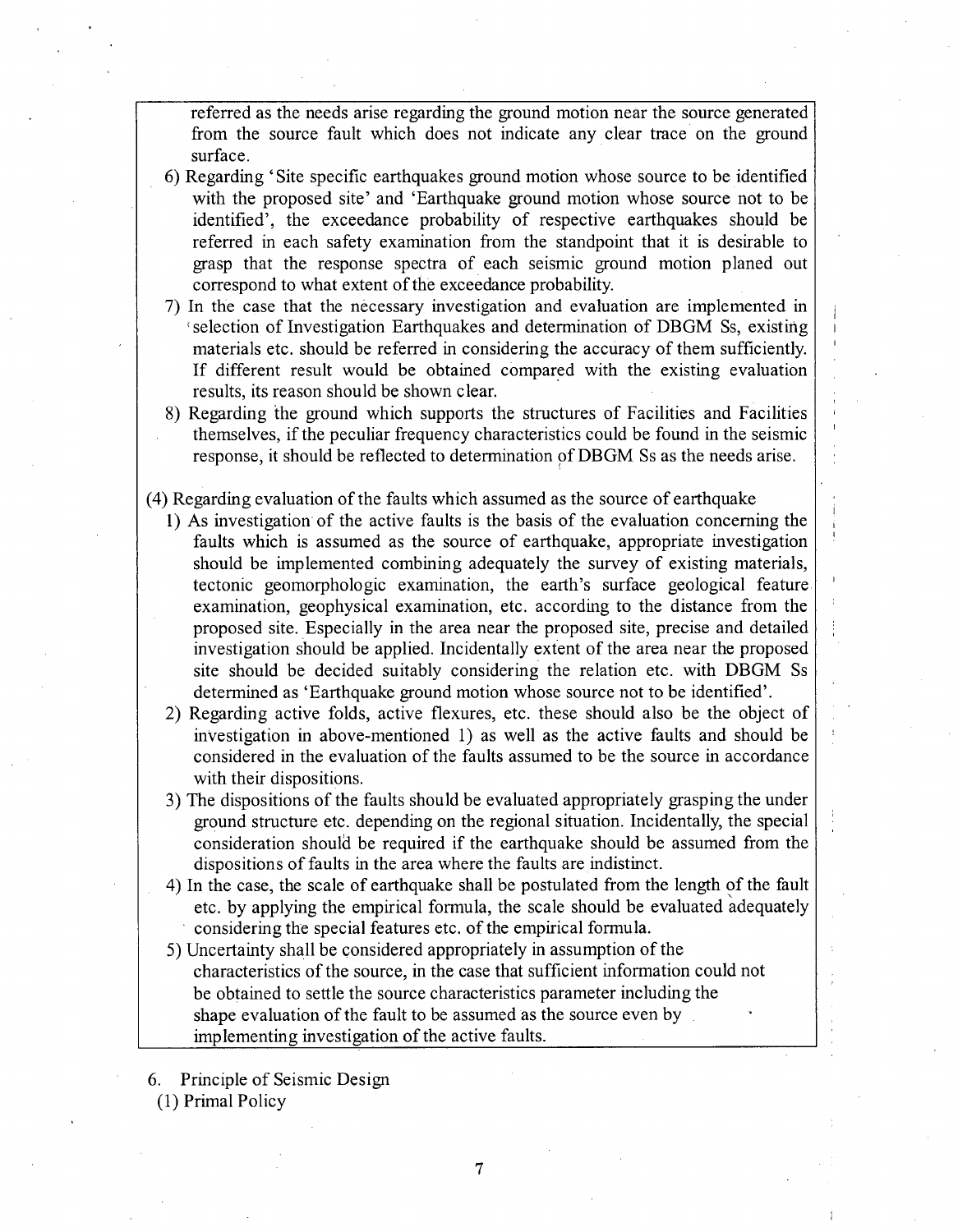Facilities shall be designed to fulfill the following primal policies of the seismic design for respective categories of Class.

1) Respective Facilities of S Class shall maintain their safety functions under the seismic force caused by DBGM Ss. And also shall bear the larger seismic force loading of those caused by "Elastically Dynamic Design Earthquake Ground Motion Sd" or the static seismic force shown below.

(Hereinafter Elastically Dynamic Design Earthquake Ground Motion Sd is referred to as "EDGM Sd".)

- 2) Respective Facilities of B Class shall bear the static seismic force shown below. And, as for the Facilities those are feared of resonating with earthquake, the influence shall be evaluated.
- 3) Respective Facilities of C Class shall bear the static seismic force shown below.
- 4) In respective items shown above, the integrity of upper Class Facilities shall not be impaired by the damage of the lower Class Facilities.

(2) Computation Method for Seismic Force

The seismic force for seismic design of Facilities shall be obtained by using the methods shown below.

1) Seismic forces caused by DBGM Ss

Seismic force caused by DBGM Ss shall be computed by applying DBGM Ss in combining horizontal seismic force with the vertical seismic force appropriately.

2) Seismic forces caused by EDGM Sd

EDGM Sd shall be established based on DBGM Ss with the technological judgments. And the seismic forces caused by EDGM Sd shall be also evaluated in combining horizontal seismic forces with the vertical seismic force appropriately.

3) Static seismic force

Evaluation of the Static seismic force shall be based on the followings.

i) Buildings and structures

Horizontal seismic force shall be evaluated by multiplying the seismic story shear coefficient Ci by the coefficient corresponding to the importance classification of the facilities as shown below, and multiplying the weight at the above height of the story concerned.

| S Class        | 3.0 |
|----------------|-----|
| <b>B</b> Class | 1.5 |
| C Class        | 1.0 |

Here, Ci of the seismic story shear coefficient shall be obtained in putting the standard shear coefficient Co to be 0.2, considering the vibration characteristics of the buildings and structures, categories of the ground, etc.

As for the facilities of S Class, both horizontal and vertical seismic forces shall be combined simultaneously in the most adverse fashion. The vertical seismic force shall be evaluated with the vertical seismic intensity which is obtained by putting the seismic intensity 0.3 as a standard, and by considering the vibration characteristics of buildings and structures, categories of the ground, etc. However the vertical seismic coefficient shall be constant in the height direction.

ii) Components and piping system

The seismic force of respective Classes shall be evaluated with the seismic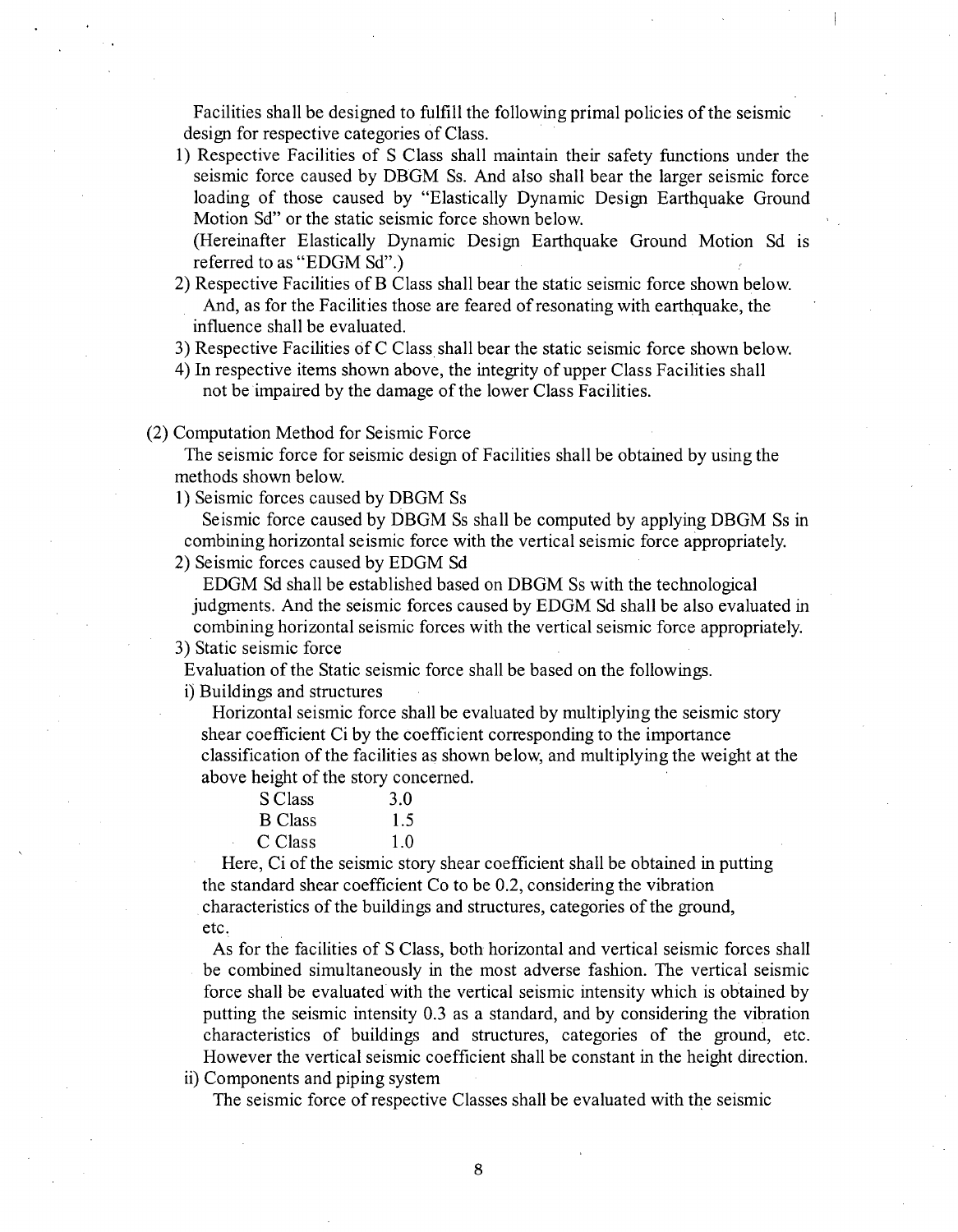intensities which are obtained by multiplying the seismic story shear coefficient Ci in above-mentioned i) by the coefficient corresponding to the importance classification of the Facilities as the horizontal seismic intensity, and by increasing the horizontal seismic intensity concerned and the vertical seismic intensity in above-mentioned i) by 20% respectively.

Incidentally, horizontal seismic force shall be combined with the vertical seismic force simultaneously in the most adverse fashion. However, vertical seismic forces shall be assumed to be constant in the height direction.

## (Commentary)

# III. Regarding the Design Principle

# (1) Regarding the necessity of establishment of EDGM Sd

In Former Guide, the design basis earthquake ground motion should have been determined classified as two categories of Earthquake Ground Motion **S1** and Earthquake Ground Motion **S2** corresponding to the seismic importance classification of the buildings, structures, components and piping system, however in this revision, the determination of DBGM Ss shall only be required. In the seismic design concept to ensure seismic safety of Facilities, it is the basic principle that the safety functions of the seismically important Facilities shall be maintained under the seismic forces by this DBGM Ss.

In addition to confirm maintenance of seismic safety functions of the Facilities under this DBGM Ss with higher precision, establishment of EDGM Sd, which is closely related with DBGM Ss from technical standpoint, is also required to be prescribed.

# (2) Regarding establishment of EDGM Sd  $\sim$

The concept of 'to bear the seismic force' which prescribed in the Article 6. in this Guide means that Facilities as a whole are designed in the elastic range on the whole to a certain seismic force.

In this case, design in the elastic range means to retain the stress of respective parts of the Facilities under the allowable limits by implementing stress analysis supposing the facilities as the elastic body.

Incidentally, the allowable limits shown here, does not require strict elastic limits and requires the situation that the Facilities as a whole should retain in elastic range on the whole even though the case in which the Facilities partially exceeds the elastic range could be accepted.

Although respective S Class Facilities are required 'to bear the seismic force' by EDEGM Sd, this EDGM Sd is established based on the technological judgment.

The elastic limits condition is the condition that the impact which the Earthquake Ground Motion makes to the Facilities and the situation of the Facilities can be evaluated clearly, and that it makes a grasp of maintenance of seismic safety functions as a whole of the Facilities under the seismic force by DBGM Ss more reliable by confirming that the Facilities as a whole retains in elastic limits condition on the whole under the seismic force by EDEGM Sd.

Namely EDEGM Sd assumes a part of the roles which the Design Earthquake Ground Motion **S1** of Former Guide used to be attained in the seismic design.

EDGM Sd should be established by multiplving DBGM Ss by coefficients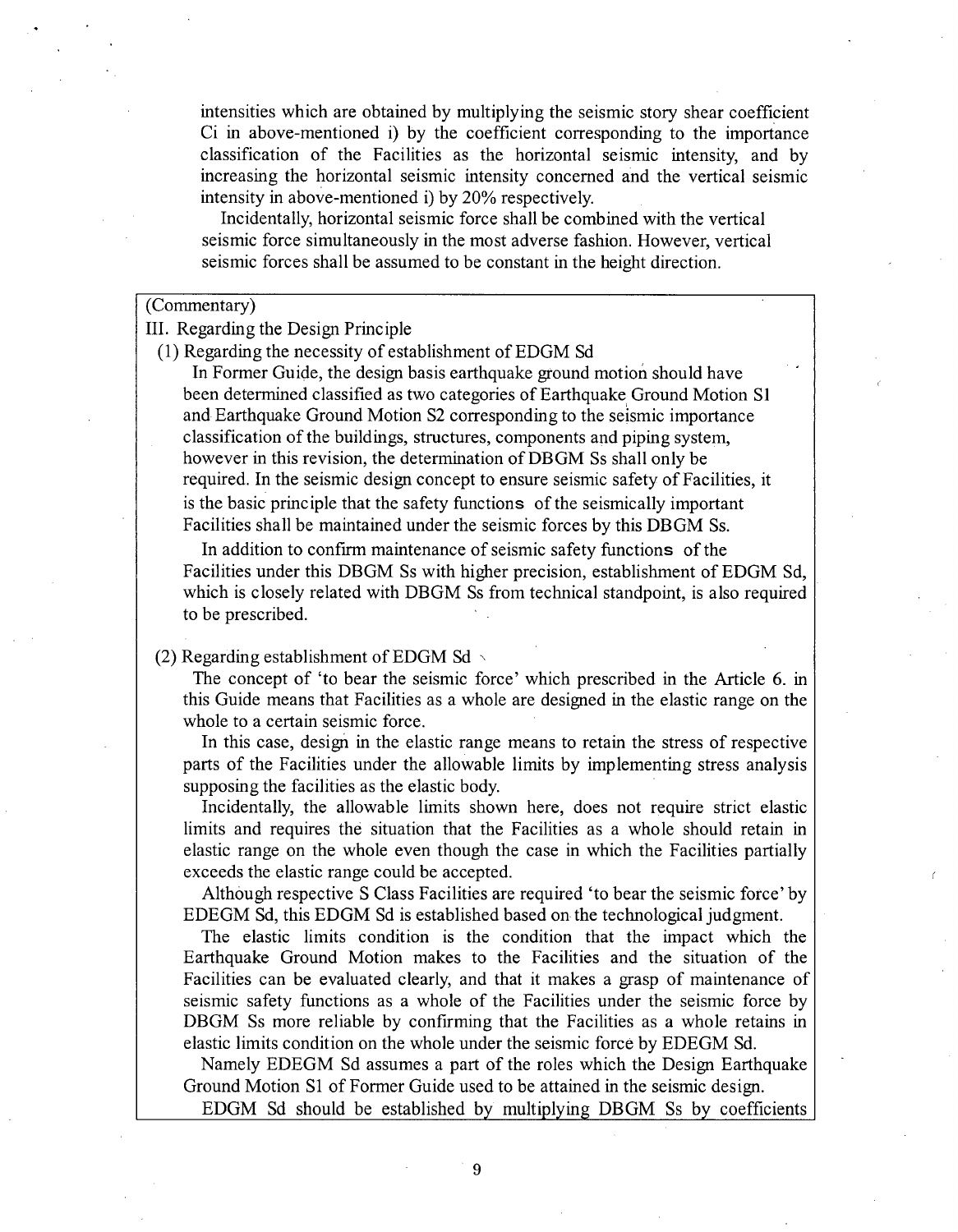obtained on the technological judgment in considering the ratio of input seismic loads for the safety functional limits and the elastic limits for the respective Facilities and their composing elements. Here, in evaluating the coefficient, the exceedance probability which is referred in the determination of DBGM Ss would be consulted.

The concrete established value and reason of establishment of EDGM Sd should be made clear sufficiently in respective specific application.

Incidentally, the ratio of EDGM Sd and DBGM Ss ( Sd/Ss ) should be expected larger than a certain extent in considering the characteristics required to EDGM Sd, and should be obtained not to be less than 0.5 as an aimed value.

In addition, EDGM Sd would be established specifically to respective elements which compose the Facilities depending on the difference of their characteristics to be considered in seismic design.

Incidentally, regarding to B Class Facilities, 'as for Facilities that are feared resonating with seismic force loading, the influence shall be evaluated', the earthquake ground motion applied to this evaluation would be established with multiplying EDGM Sd by 0.5.

(3) Regarding the evaluation of the seismic force by DBGM Ss and EDGM Sd In case that the seismic force by DBGM Ss and EDGM Sd are

evaluated based the seismic response analysis, the appropriate analytical methods should be selected and suitable analytical consideration should be settled based on the sufficient investigation in considering to the applicable range of response analysis methods, applicable limits, etc.

Incidentally, in the case 'free surface of the base stratum' is very deep compared with the ground level on which Facilities would be settled,

amplification characteristics of the ground motion on the ground level above free surface of the base stratum should be investigated sufficiently and be reflected to the evaluation of the seismic response as the needs arise.

## (4) Regarding Static seismic force

Evaluation of the static seismic force should be depended upon 1) and 2) shown below.

In addition, regarding to the buildings and structures, the adequate safety margin of retained horizontal strength of buildings and structures concerned should be checked to maintain the retained horizontal strength required relating to the importance of Facilities, and the evaluation of retained horizontal strength required should be complied to the 3) shown below.

1) Horizontal seismic force

i) The datum plane for evaluation of horizontal seismic force should be the ground surface in principle. However, if it is needed to consider the characteristics such as the constitution of the building and the structures and the relation to the surrounding ground around Facilities, the datum plane should be provided appropriately and be reflected to the evaluation.

ii) Horizontal seismic force applied to aboveground part from the datum plane should be obtained to be the total of the seismic forces acted on the part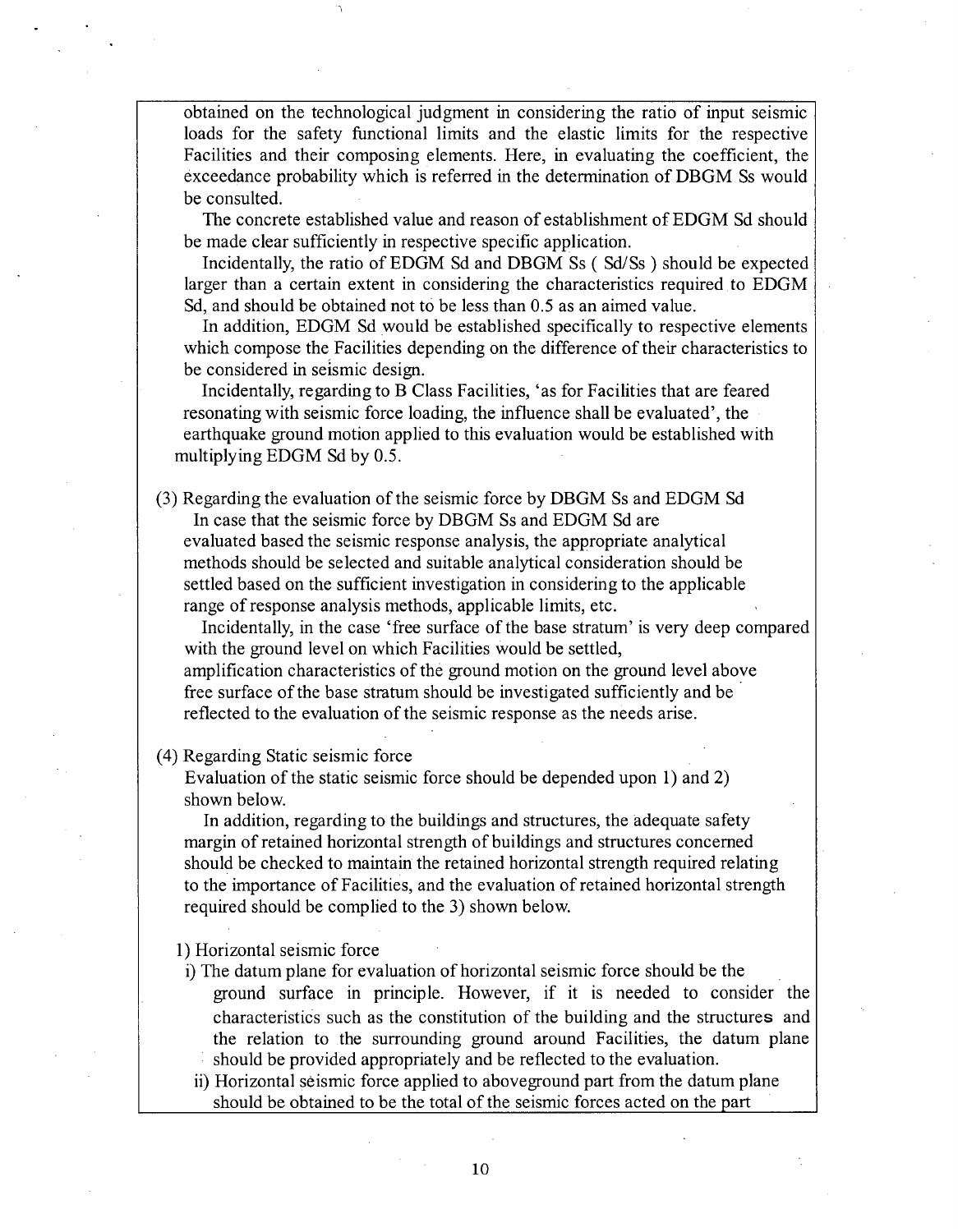concerned in accordance with the height of the building and the structure and be calculated with the following formula,

 $Qi = n \cdot Ci \cdot Wi$ 

where,

Qi **:** Horizontal seismic force acting on the part in question,

n **:** Coefficient in accordance with importance classification of facilities ( Earthquake-proof S Class 3.0,

Earthquake-proof B Class 1.5, Earthquake-proof C Class 1.0).

Ci :Seismic story shear coefficient, it depends on the following formula,

 $Ci = Z \cdot Rt \cdot Ai \cdot Co$ 

where,

Z: Zoning factor (to be 1.0, the regional difference is not considered),

Rt: A value representing vibration characteristics of building to be obtained by the appropriate calculation methods specified in standards and criteria which are assumed to be adequate for safety. Here, 'the appropriate calculation methods in

standards and criteria which are assumed to be adequate for safety' corresponds to the Building Standard Law etc.

However, if the value which expresses the vibration characteristics and is evaluated considering the structural characteristics of buildings and structures, and the response characteristics and situation of the ground in the seismic condition would be confirmed to fall short of the value calculated by the methods in the Building Standard Law etc. it could be reduced to the evaluated value by this method ( but equal to or not less than 0.7).

Ai: A value representing a vertical distribution of seismic story

shear coefficient according to the vibration characteristics of building, to be calculated by the appropriate methods specified in standards, criteria and the other appropriate methods as is like Rt,

 $\epsilon$ 

Co: Standard shear coefficient (to be 0.2),

Wi : Total of fixed loads and live loads supported by the part in question.

iii) Horizontal seismic force which acts on the parts of the buildings and structures under the datum plane should be evaluated by following formula,

 $Pk = n \cdot k \cdot \text{Wk}$ 

where,

Pk : Horizontal seismic force acting on the part in question.

n : Coefficient in accordance with importance Classification of Facilities (Earthquake-proof **S** Class 3.0,

Earthquake-proof B Class 1.5, Earthquake-proof C Class 1.0).

k **:** Horizontal seismic coefficient by the following formula,

$$
k \ge 0.1 \cdot \left[1 - \frac{H}{40}\right] \cdot Z
$$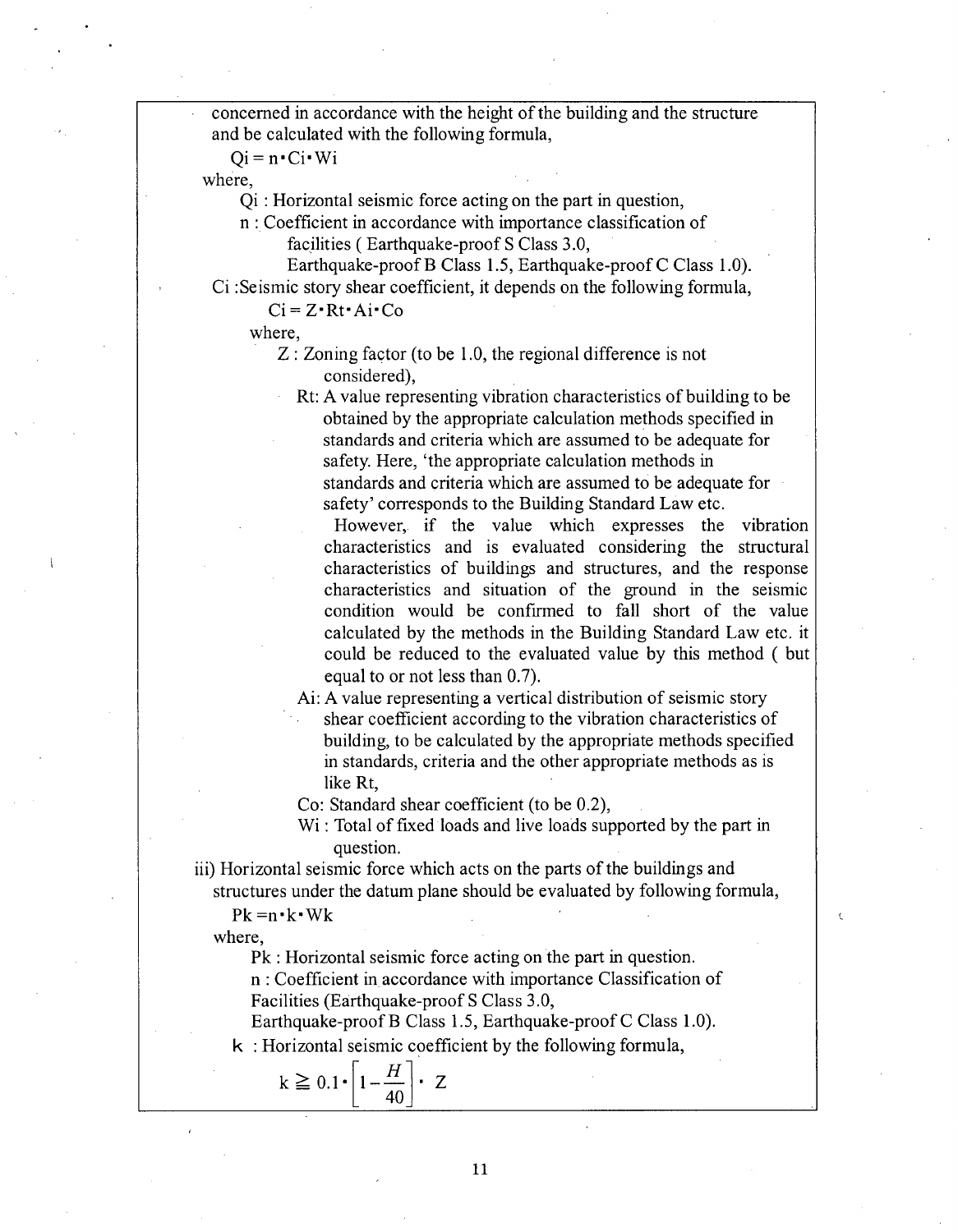where,

- H : Depth of each under part from the datum plane;
	- 20 (m) at depths of  $>20$  m.
- Z: Zoning factor (to **be 1.0,** the regional difference is not considered).

Whethereform Summation of dead loads and live loads of the part concerned. Incidentally, in the case if the value would be calculated in evaluating the vibration characteristics suitably **by** considering the structural characteristics of buildings and structures, and the response characteristics and situation of the ground in the seismic condition, it would be the value calculated **by** this method.

2) Vertical seismic force

The vertical seismic force in the evaluation of the static force to Earthquake-proof **S** Class Facilities should be evaluated with the vertical seismic intensity **by** the following formula,

 $Cv = Rv \cdot 0.3$ 

where,

Cv: Vertical seismic intensity,

Rv **: A** value representing the vertical vibration characteristics of the building, to be **1.0.** However, based on special investigation or study, if it would be confirmed to fall short of **1.0,** it would be reduced to be the value based on the results of investigation or study (but-equal to or not less than **0.7).**

**3)** Retained horizontal strength required

Retained horizontal strength required should be evaluated specified in the method in standards and criteria which are accepted to be adequate for safety. Here, the standards and criteria which are accepted to be adequate for safety corresponds to the Building Standard Law etc.

Incidentally, in evaluation of retained horizontal strength required, the coefficient regarding the importance classification of the facilities which is multiplied by the seismic story shear coefficient should be settled to be 1.0 in all the case of Earthquake-proof **S,** B, **C** Class and standard shear force coefficient Co which is used **'in** this case should be provided to **1.0.**

**7.** Load Combination and Allowable Limit

The basic concept about combination of loads and allowable limits which shall be considered in assessing adequacy of design principle regarding seismic safety is as **follows.**

## **(1)** Buildings and Structures

**1)** Earthquake-proof **S** Class Buildings and Structures

i) Combination with DBGM Ss and allowable limit

Regarding the combination of normal loads and operating loads with the seismic forces caused **by** DBGM Ss, the buildings and structures concerned shall have sufficient margin of deformation acceptability **(** deformation at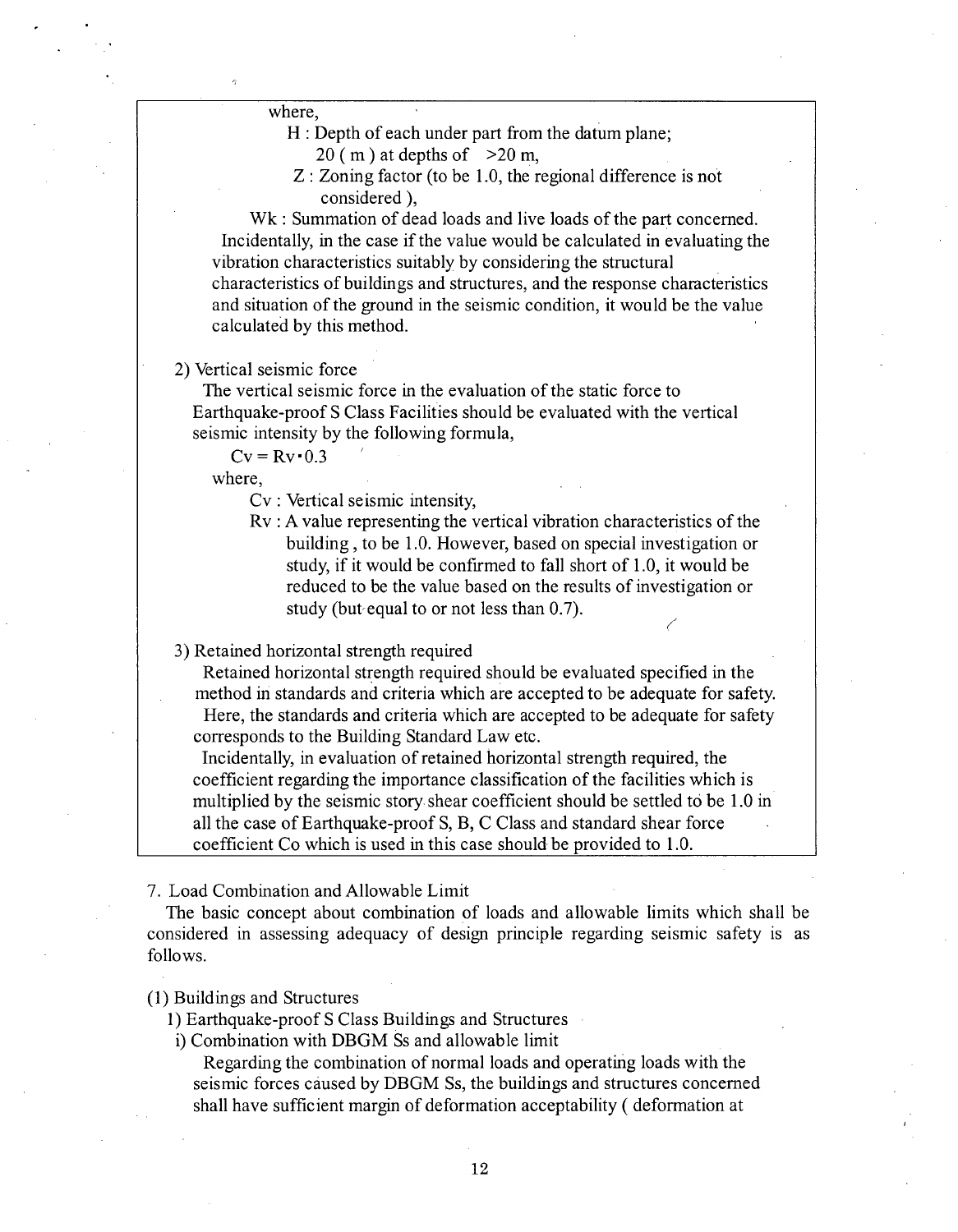ultimate strength )as a whole, and adequate safety margin compared to the ultimate strength of buildings and structures.

ii) Combination with EDGM Sd and allowable limit

Regarding resulted stress in combining the normal loads and operating loads imposed with the seismic loads caused by EDGM Sd or Static seismic force, allowable unit stress specified in standards and criteria assumed to be adequate for safety shall be established as the allowable limits.

2) Earthquake-proof B, C Class Buildings and Structures

Regarding resulted stress in combining the normal loads and operating loads imposed with Static seismic forces, allowable unit stress in above-mentioned

1) ii ) shall be established as the allowable limits.

(2) Components and Piping System

1) Earthquake-proof S Class Components and Piping System

i) Combination with DBGM Ss and allowable limits

The functions of Facilities shall not be affected by the occurrence of excessive deformations, crack and failure, even if the most part of structures would reach yield condition and the plastic deformation would occur, with respective resultant stress due to combined respective loads which occur in the normal operating condition, unusual transient condition in operation and accident condition with the seismic loads caused by DBGM Ss.

As for the active components etc., acceleration limit etc. for retaining of function shall be established as the allowable limit, which is confirmed by the verification test etc. regarding the response acceleration caused by the DBGM Ss.

ii) Combination of EDGM Sd with allowable limits

The yield stress or the stress with equivalent safety to this shall be established as allowable limits to respective resultant loads due to combined loads at normal operating condition, unusual transient condition in operation and accident condition imposed with the seismic loads caused by EDGM Sd or Static seismic force.

2) Earthquake-proof B, C Class Components and Piping System

The yield stress or the stress with equivalent safety to this shall be established as allowable limits to respective resultant loads due to combined loads in normal operating condition and unusual transient condition in operation imposed with the seismic loads caused by Static seismic force.

### (Commentary)

IV. Regarding Load Combination and Allowable Limit

The interpretation of the combination of loads and allowable limits should be based on the followings.

(1) Regarding 'respective loads which occur in unusual transient operation and accident', if the load acted on by the events which are feared being caused by the earthquake and the loads, even if which are not feared being caused by the earthquake but being caused by the events which continue in long term if they would occur once, should be considered to be combined with the seismic load.

However, even if the load is 'a load which occurs in accident', considering the relation between occurrence probability of this accidental event and the duration